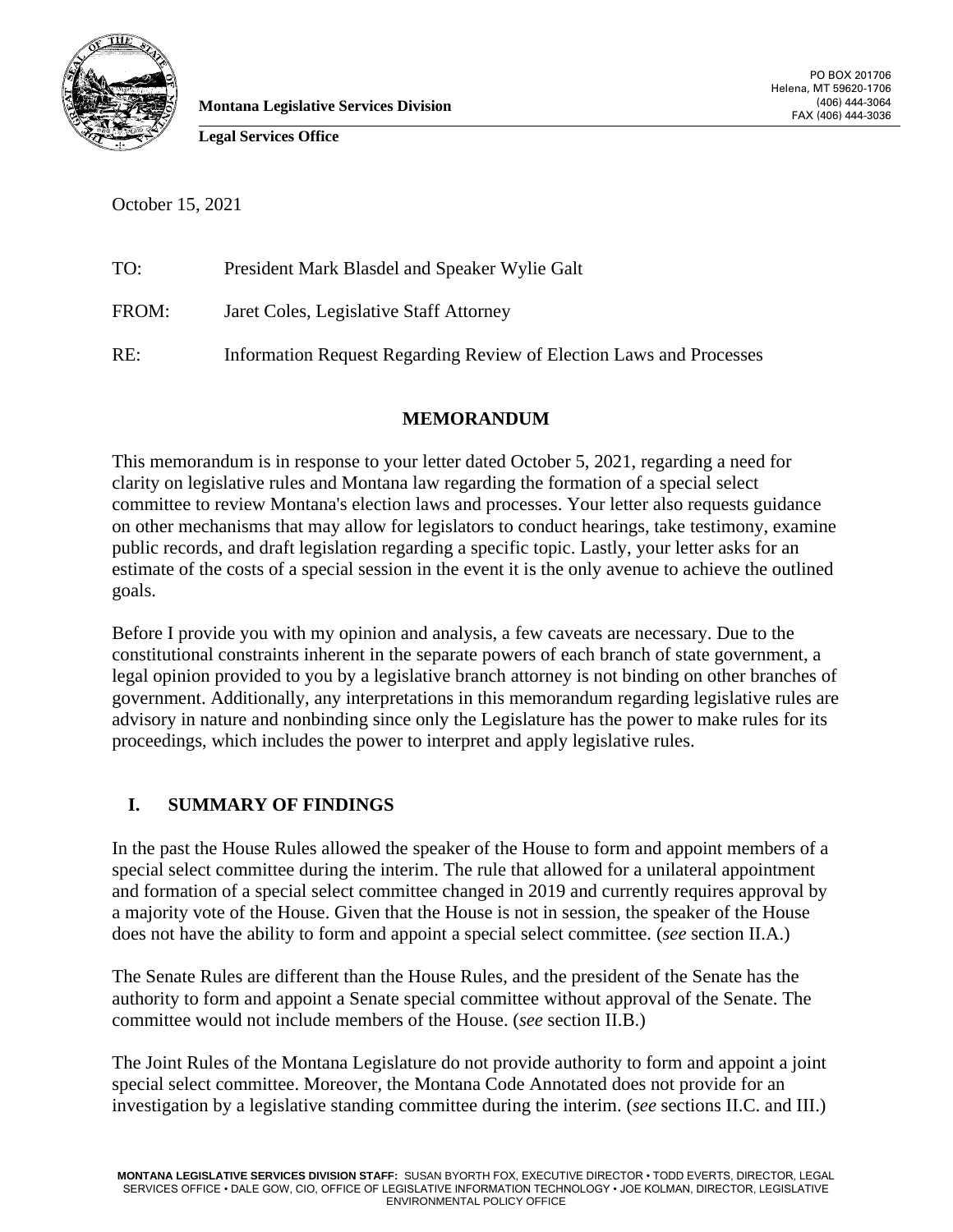The State Administration and Veterans' Affairs Interim Committee (SAVA) has oversight of the secretary of state, and the holder of this office is the chief election officer of this state. The Local Government Interim Committee (LGIC) also may be a proper forum for "discussing state oversight of local functions," which could include certain election functions. Both of these legislative interim committees could conduct hearings, take testimony, examine public records, and draft legislation regarding specific areas of election laws and processes. (*see* section IV.)

The Legislative Audit Committee and the Legislative Audit Division have the constitutional charge and statutory authority to perform an audit in accordance with industry standards. Other legislative committees do not have the constitutional, statutory, or rule-based authority to perform an audit. (*see* section V.)

The Legislature or a properly formed legislative committee can pursue the valid legislative purpose of determining whether to introduce legislation concerning election laws and provide additional tools to the executive branch to investigate the integrity of elections laws. Additionally, only the judicial branch has the power to adjudicate election contests. (*see* section VI.)

In the event the options outlined in this memorandum do not achieve the desired goals, the Legislative Services Division has estimated that the first day of a special session would cost \$108,003, with each subsequent day costing \$56,685 plus overtime pay after the fourth legislative day. (*see* section VII.)

# **II. LEGISLATIVE RULES**

# A. *Previous and Current House Rules -- Background on Special Select Committees*

As a matter of background, special select committees that are formed outside of a legislative session are not a new idea. On March 16, 2018, pursuant to the 2017 version of House Rule 30- 10(7) and (8) and Senate Rule 30-10(4), Speaker Knudsen and President Sales jointly appointed a [Special Select Committee on State Settlement Accountability](https://leg.mt.gov/the-interim/sscssa/2018/april-18.html) to investigate executive branch confidential settlements paid out to public employees during the interim. The special select committee was comprised of six republicans and four democrats. The background information is important, because at the time House Rule 30-10(7) and (8) was different than it is today.

In 2017, [House Rule 30-10\(](https://leg.mt.gov/bills/2017/billhtml/HR0001.htm)7) and (8) provided as follows:

### **H30-10. House standing committees -- appointments -- classification.**

\*\*\*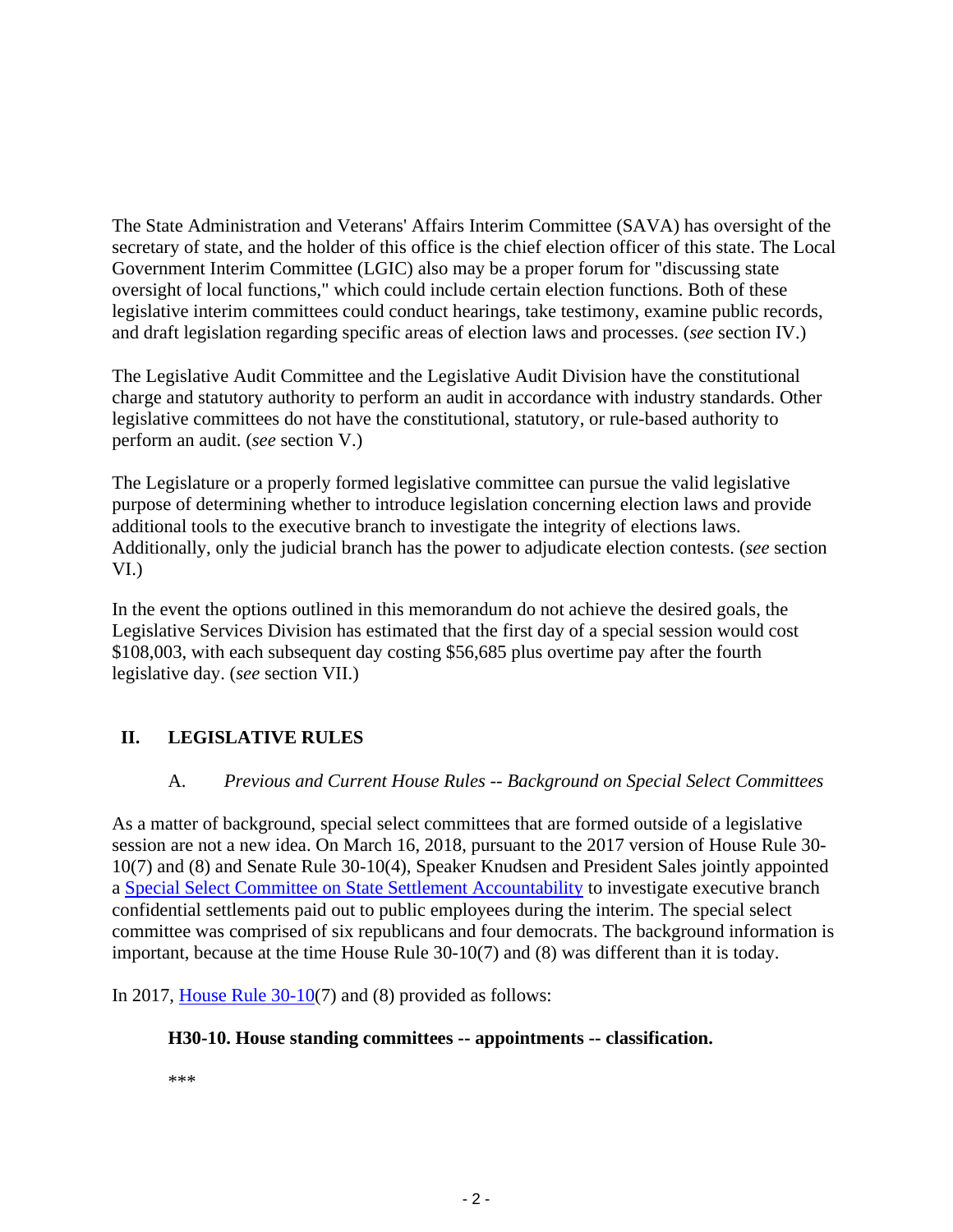(7) The Speaker may, in the Speaker's discretion or as authorized by the House, create and appoint select committees, designating the chairman and vice chairman of the select committee. Select committees may request or receive legislation in the same manner as a standing committee and are subject to the rules of standing committees.

 (8) The Speaker shall appoint all conference, select, and special committees with the advice of the majority leader and minority leader.

In 2019, subsections (7) and (8) of [House Rule 30-10](https://leg.mt.gov/bills/2019/billhtml/HR0001.htm) were revised. The 2021 Legislature retained House Rule 30-10(7) and (8) from the 2019 Legislature, which provides as follows (revisions from 2017 underlined):

#### **H30-10. House standing committees -- appointments -- classification.**

\*\*\*

(7) (a) The Speaker may, in the Speaker's discretion or as authorized by the House, create and appoint select committees, designating the chairman and vice chairman of the select committee with the approval of the House by a majority vote. Select committees may request or receive legislation in the same manner as a standing committee and are subject to the rules of standing committees.

(b) A change by the Speaker of select committee appointment or the filling of a vacancy must be approved by the House by a majority vote.

(8) (a) The Speaker shall appoint all conference, select, and special committees with the advice of the majority leader and minority leader and with the approval of the House by a majority vote.

(b) A change by the Speaker of a conference, select, or special committee appointment or the filling of a vacancy must be approved by the House by a majority vote.

As shown by the underlined language in the second version of [House Rule 30-10,](https://leg.mt.gov/bills/2021/billhtml/HR0002.htm) the current House Rules specifically require "approval of the House by a majority vote" in order to create and appoint select and special committees. This arguably curtails the speaker of the House's ability to create a special select committee during the interim. Indeed, members of the House are not in session during the interim to comply with the approval process.

Based on the plain language of <u>House Rule 30-10</u>(7) and (8), it is my opinion that the speaker of the House must obtain approval from the members of the House by majority vote to form a special select committee to review Montana's election laws and processes. There are no other provisions in the [House Rules](https://leg.mt.gov/bills/2021/billpdf/HR0002.pdf) providing for the formation of a special select committee during the interim. Quite simply, the current [House Rules](https://leg.mt.gov/bills/2021/billpdf/HR0002.pdf) do not provide the speaker of the House with the flexibility that the [2017 House Rules](https://leg.mt.gov/bills/2017/billhtml/HR0001.htm) provided.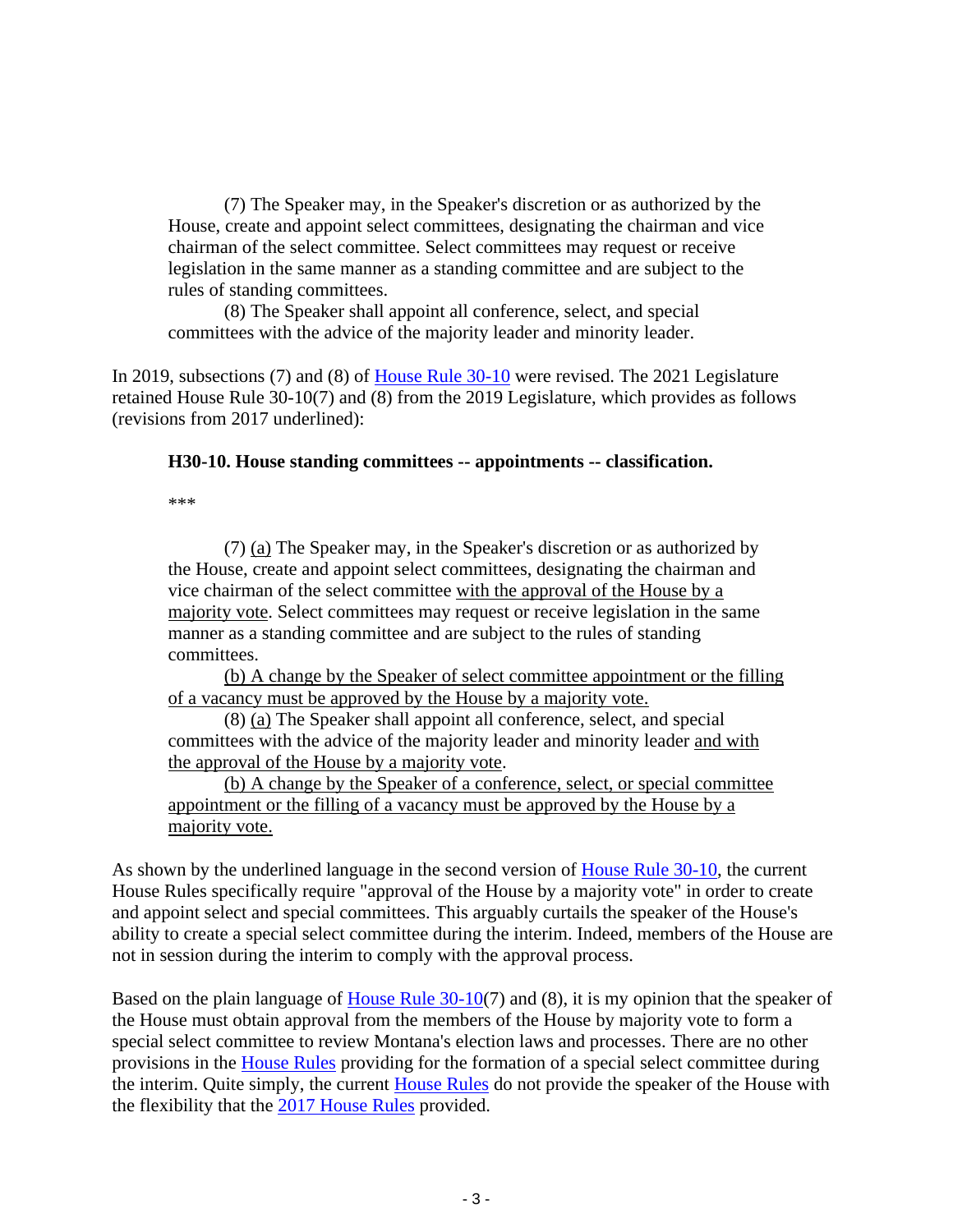# *B. Senate Rules and a Senate Special Select Committee*

As mentioned above, President Sales relied on [Senate Rule 30-10\(4\)](https://leg.mt.gov/bills/2021/billhtml/SR0001.htm) to appoint a special select committee during the 2018 interim. This rule remains unchanged since then and provides as follows:

### **S30-10. Committee appointments.**

\*\*\*

(4) The President of the Senate shall appoint all conference committees and special committees, with the advice of the majority leader and minority leader.

Based on the plain language of [Senate Rule 30-10\(4\)](https://leg.mt.gov/bills/2021/billhtml/SR0001.htm) and past practice, it is my opinion that the president of the Senate has the authority to create a Senate special committee to review Montana's election laws and processes. This committee could be comprised of senators that are appointed with the advice of the Senate majority leader and Senate minority leader, and it would not include members of the House. However, members of the House could participate in the same manner as members of the public by presenting public comment and recommendations to the Senate special committee. The Senate special committee would not be permitted to perform an investigative activity that is beyond the scope of legislative authority as provided in more detail in this memorandum.

# *C. Joint Rules and a Joint Special Select Committee*

It is worth noting that the recently formed [Special Select Committee on Judicial Accountability](https://leg.mt.gov/committees/other-groups/special-select-committee-jat/)  [and Transparency](https://leg.mt.gov/committees/other-groups/special-select-committee-jat/) was not created by the speaker of the House or the president of the Senate and is provided for in Joint Rule  $30-70(5)$ . There is no similar authority in the [Joint Rules](https://leg.mt.gov/bills/2021/billhtml/SJ0001.htm) for another special select committee to review other matters, including Montana's election laws and processes. Additionally, [Joint Rule 30-80](https://leg.mt.gov/bills/2021/billhtml/SJ0001.htm) regarding appointment of committees simply provides:

**30-80. Appointment of committees other than standing or statutory interim committees.** Members of committees other than standing or statutory interim committees shall be appointed in accordance with the rules of each house.

Based on the plain language of [Joint Rule 30-80,](https://leg.mt.gov/bills/2021/billhtml/SJ0001.htm) which relies on the House and Senate Rules and the fact that no other Joint Rules provide for appointment of a special select committee besides the [Special Select Committee on Judicial Accountability and Transparency,](https://leg.mt.gov/committees/other-groups/special-select-committee-jat/) it is my opinion that the speaker of the House and the president of the Senate do not have authority by virtue of the [Joint Rules](https://leg.mt.gov/bills/2021/billhtml/SJ0001.htm) to create a joint special select committee to review Montana's election laws and processes during the interim.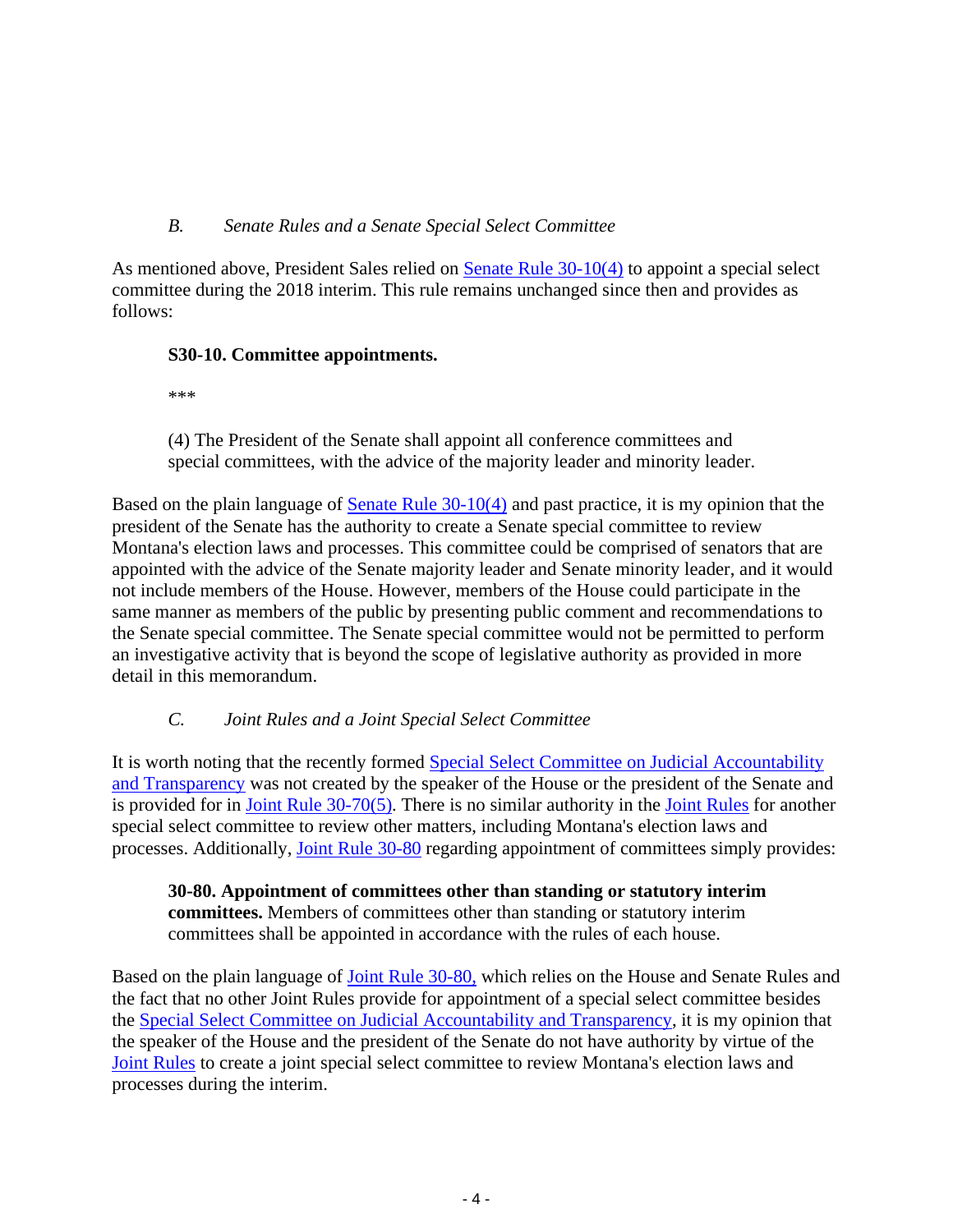# **III. SELECT COMMITTEE MEETINGS DURING THE INTERIM**

Given that the [House Rules](https://leg.mt.gov/bills/2021/billhtml/HR0002.htm) do not provide authority for the speaker of the House to form a special select committee to review Montana's election laws and processes during the interim (*see supra* II.A.), the next step is to determine if there are any other provisions that guide in the formation of special committees.

The organic source of the Montana Legislature's investigative powers can be found in [Article V,](https://leg.mt.gov/bills/mca/title_0000/article_0050/part_0010/section_0010/0000-0050-0010-0010.html)  [section 1, of the Montana Constitution,](https://leg.mt.gov/bills/mca/title_0000/article_0050/part_0010/section_0010/0000-0050-0010-0010.html) which provides: "The legislative power is vested in a legislature consisting of a senate and a house of representatives." [Article V, section 10\(1\) of the](https://leg.mt.gov/bills/mca/title_0000/article_0050/part_0010/section_0100/0000-0050-0010-0100.html)  [Montana Constitution](https://leg.mt.gov/bills/mca/title_0000/article_0050/part_0010/section_0100/0000-0050-0010-0100.html) further provides that:

Each house shall judge the election and qualifications of its members. It may by law vest in the courts the power to try and determine contested elections. Each house shall choose its officers from among its members, keep a journal, *and make rules for its proceedings*. Each house may expel or punish a member for good cause shown with the concurrence of two-thirds of all its members. (emphasis added)

With Montana's constitutional advent of a bicameral Legislature, the power to investigate resides as a separate and distinct power in each house of the Legislature. However, as discussed above, the existing legislative rules have narrowed the extent of the Legislature's ability to utilize the joint special select committee structure during the interim. It is also worth noting that the Montana Code Annotated does not enhance the Legislature's authority to utilize a standing committee during the interim, other than providing for the newly enacted interim budget committees that generally oversee budget activities by utilizing the joint budget subcommittee that considers agency budgets during each legislative session.<sup>1</sup> With the exception of presession activity,<sup>2</sup> interim budget committee actions, and special session preparations, "a standing committee of the legislature, as provided for in legislative rules, may not meet during the interim between regular legislative sessions."<sup>3</sup>

Based on the language in section [5-2-205,](https://leg.mt.gov/bills/mca/title_0050/chapter_0020/part_0020/section_0050/0050-0020-0020-0050.html) MCA, there is no statutory avenue for a standing committee to meet during the interim to review Montana's election laws and processes.

# **IV. INTERIM COMMITTEE POWERS**

Given that the Montana Code Annotated does not provide authority for a standing committee to

<sup>1</sup> *See* [Title 5, chapter 12, part 5,](https://leg.mt.gov/bills/mca/title_0050/chapter_0120/part_0050/sections_index.html) MCA.

<sup>2</sup> *See* [5-2-202,](https://leg.mt.gov/bills/mca/title_0050/chapter_0020/part_0020/section_0020/0050-0020-0020-0020.html) MCA.

 $3$  Section  $5-2-205$ , MCA.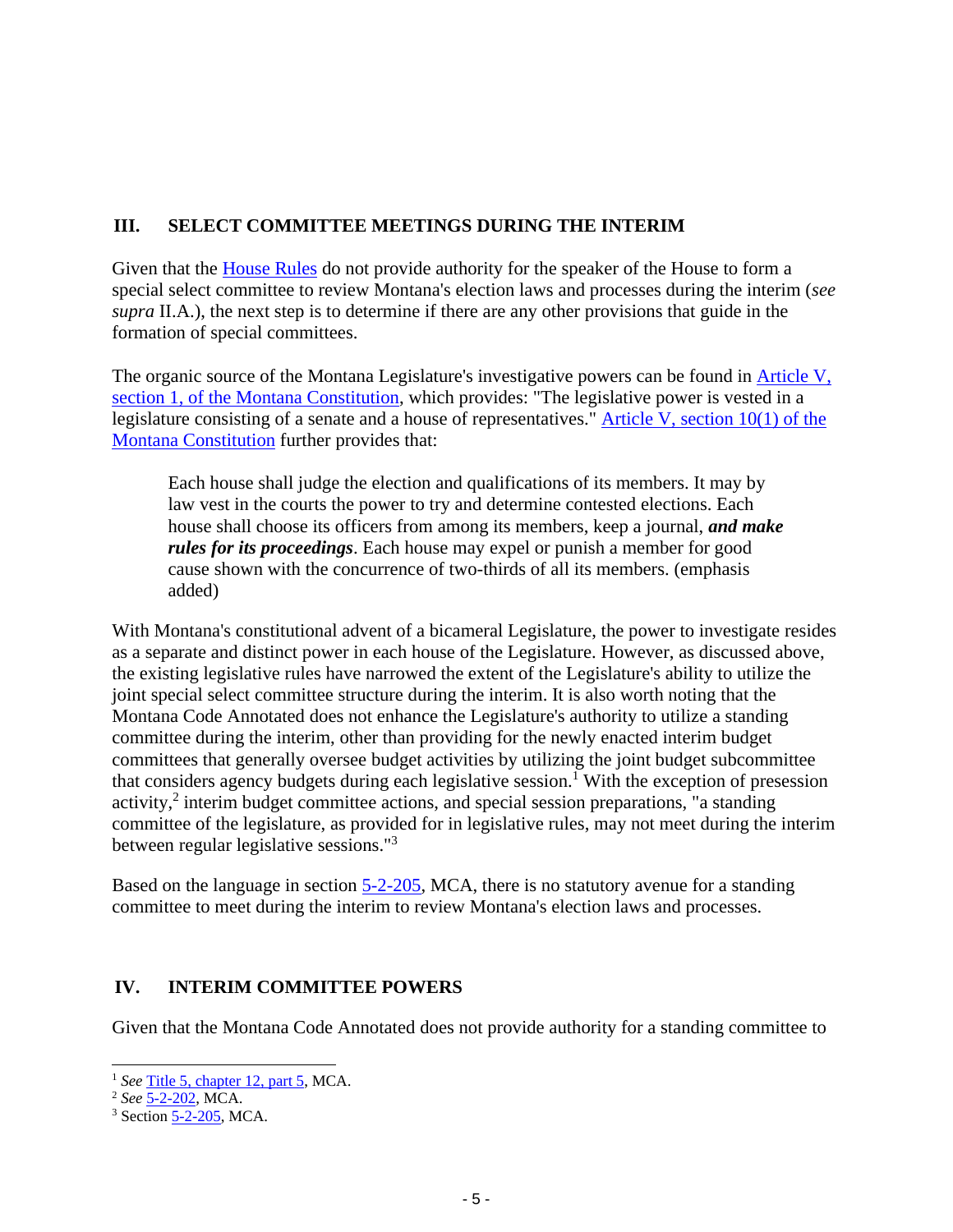review Montana's election laws and processes during the interim, the next step is to determine if there are any other mechanisms that would permit a group of legislators to conduct hearings, take testimony, examine public records, and draft legislation regarding a specific topic.

# *A. Statutory Role of Interim Committees*

In addition to the full Legislature, constitutional investigative powers also reside in specific administrative committees and interim committees. [Article V, section 10\(4\),](https://leg.mt.gov/bills/mca/title_0000/article_0050/part_0010/section_0100/0000-0050-0010-0100.html) of the Montana Constitution provides that the Legislature may establish a legislative council and other interim committees. Section [5-5-214,](https://leg.mt.gov/bills/mca/title_0050/chapter_0050/part_0020/section_0140/0050-0050-0020-0140.html) MCA, provides that "[t]he interim committees shall perform their functions when the legislature is not in session." It provides further that "[t]he personnel, data, and facilities of the legislative services division and other appropriate legislative entities must be made available to the interim committees." The duties of interim committees are expressly provided for by law. Section  $5-5-215(1)(c)$ , MCA, provides that each interim committee shall:

(c) monitor the operation of assigned executive branch agencies with specific attention to the following:

(i) identification of issues likely to require future legislative attention;

(ii) opportunities to improve existing law through the analysis of problems experienced with the application of the law by an agency; and

(iii) experiences of the state's citizens with the operation of an agency that may be amenable to improvement through legislative action;

The monitoring function revolves around the interim committee preparing bills and resolutions "that, in its opinion, the welfare of the state may require for presentation to the next regular session of the legislature."<sup>4</sup> In order to accomplish this task, the statute provides that each interim committee shall "accumulate, compile, analyze, and furnish information bearing upon its assignment and relevant to existing or prospective legislation as it determines, on its own initiative, to be pertinent to the adequate completion of its work."<sup>5</sup>

# *B. State Administration and Veterans' Affairs Interim Committee -- Secretary of State Oversight*

Regarding state election laws, the Office of the Secretary of State assists election administrators and the general public on voter registration and election issues. The secretary of state is provided for in [Article VI, section 1,](https://leg.mt.gov/bills/mca/title_0000/article_0060/part_0010/section_0010/0000-0060-0010-0010.html) of the Montana Constitution as an executive branch office. Section [13-1-201,](https://leg.mt.gov/bills/mca/title_0130/chapter_0010/part_0020/section_0010/0130-0010-0020-0010.html) MCA, provides that "[t]he secretary of state is the chief election officer of this state."<sup>6</sup>

<sup>4</sup> Section [5-5-215,](https://leg.mt.gov/bills/mca/title_0050/chapter_0050/part_0020/section_0150/0050-0050-0020-0150.html) MCA.

<sup>5</sup> *Id.*

<sup>6</sup> The secretary of state is not charged with responsibility of certain campaign practices and criminal provisions in [Title 13, chapter](https://leg.mt.gov/bills/mca/title_0130/chapter_0350/parts_index.html) 35, does not have responsibility for election contests pursuant to [Title 13, chapter 36,](https://leg.mt.gov/bills/mca/title_0130/chapter_0360/parts_index.html) which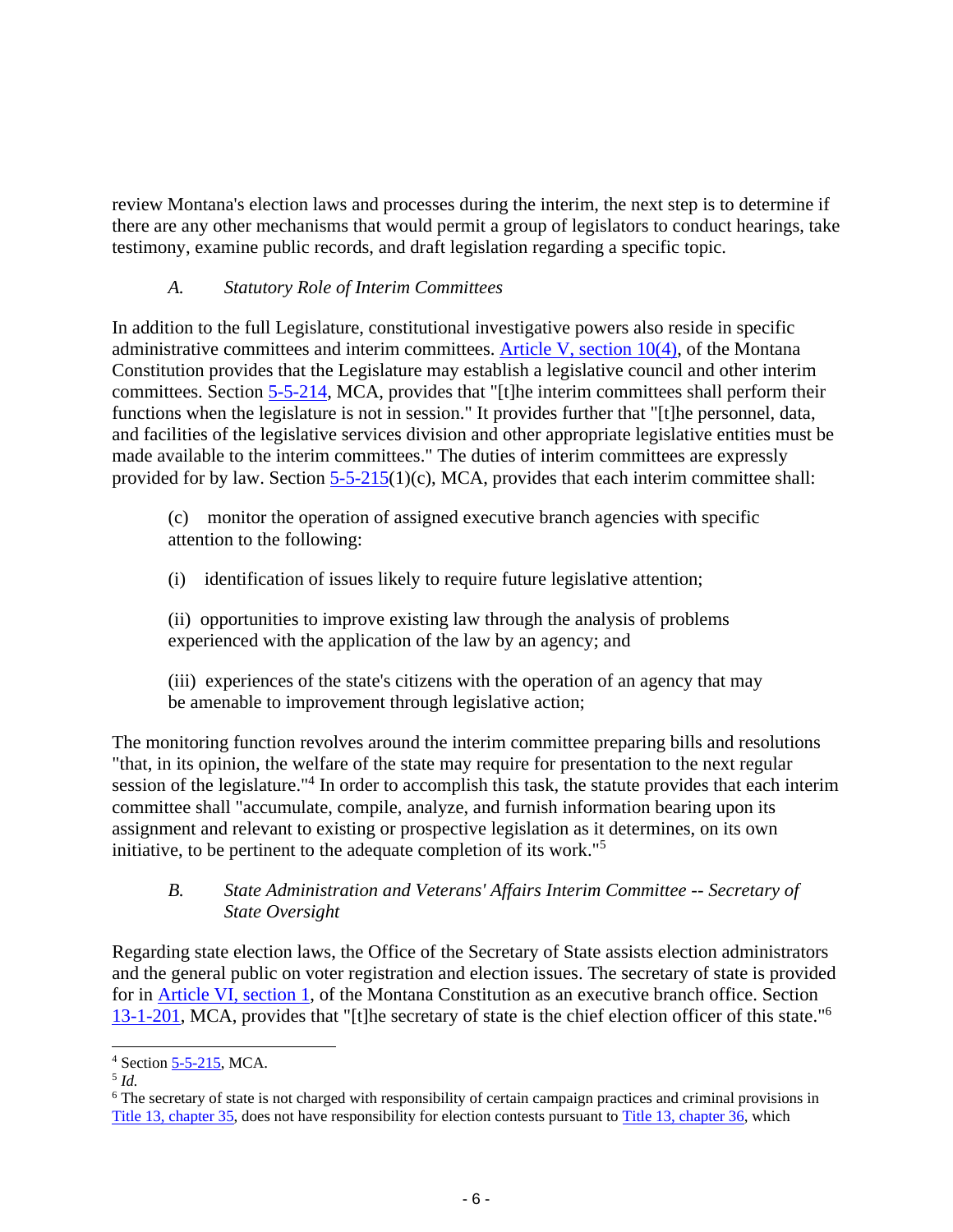The secretary of state has the responsibility to maintain uniformity in the application, operation, and interpretation of the election laws. Additionally, during the 2021 Legislative Session, the Legislature passed [House Bill No. 530,](https://leg.mt.gov/bills/2021/billhtml/HB0530.htm) which requires the secretary of state to adopt rules defining and governing election security. The legislation was effective on passage and approval and was codified in section  $13$ -1-205, MCA, which provides as follows:

**13-1-205. Statewide elections infrastructure -- rulemaking.** (1) (a) On or before July 1, 2022, the secretary of state shall adopt rules defining and governing election security.

(b) The secretary of state and county election administrators shall annually assess their compliance with election security rules established in accordance with subsection (1)(a). County election administrators shall provide the results of the assessments to the secretary of state in January of each year to ensure that all aspects of elections in the state are secure. Security assessments are considered confidential information as defined in [2-6-1002.](https://leg.mt.gov/bills/mca/title_0020/chapter_0060/part_0100/section_0020/0020-0060-0100-0020.html)

(2) Beginning January 1, 2023, and each year after, the secretary of state shall provide an annual summary report on statewide election security. The report must be provided to the state administration and veterans' affairs interim committee in accordance with [5-11-210.](https://leg.mt.gov/bills/mca/title_0050/chapter_0110/part_0020/section_0100/0050-0110-0020-0100.html)

The [State Administration and Veterans' Affairs Interim Committee](https://leg.mt.gov/committees/interim/sava/) (SAVA) has administrative rule review, draft legislation review, program evaluation, and monitoring functions for the Office of the Secretary of State.<sup>7</sup> This includes implementation of [House Bill No. 530.](https://leg.mt.gov/bills/2021/billhtml/HB0530.htm) Given SAVA's oversight of the secretary of state it is clear that SAVA has legislative oversight to perform the monitoring functions in section [5-5-215,](https://leg.mt.gov/bills/mca/title_0050/chapter_0050/part_0020/section_0150/0050-0050-0020-0150.html) MCA, concerning election matters that fall under the jurisdiction of the Secretary of State. This would enable SAVA to conduct hearings, take testimony, examine public records that are not confidential in nature,<sup>8</sup> and draft legislation regarding a specific election topic, as long as the topics fall under the purview of the secretary of state.

#### *C. Local Government Interim Committee*

In addition to SAVA, the [Local Government Interim Committee](https://leg.mt.gov/committees/interim/lgic/) (LGIC) provided for in section [5-5-232,](https://leg.mt.gov/bills/mca/title_0050/chapter_0050/part_0020/section_0320/0050-0050-0020-0320.html) MCA, may be a proper forum for "discussing state oversight of local functions," which could include certain election functions. Indeed, pursuant to section [13-1-301,](https://leg.mt.gov/bills/mca/title_0130/chapter_0010/part_0030/section_0010/0130-0010-0030-0010.html) MCA, the "county clerk and recorder of each county is the election administrator unless the governing body of the county designates another official or appoints an election administrator." LGIC could then make

generally falls under the jurisdiction of the District Court, and does not have jurisdiction over campaign practices under [Title 13, chapter 37.](https://leg.mt.gov/bills/mca/title_0130/chapter_0370/parts_index.html) *See* [13-1-201,](https://leg.mt.gov/bills/mca/title_0130/chapter_0010/part_0020/section_0010/0130-0010-0020-0010.html) MCA.

<sup>7</sup> Section [5-5-228,](https://leg.mt.gov/bills/mca/title_0050/chapter_0050/part_0020/section_0280/0050-0050-0020-0280.html) MCA.

<sup>&</sup>lt;sup>8</sup> [Article IV, section 1,](https://leg.mt.gov/bills/mca/title_0000/article_0040/part_0010/section_0010/0000-0040-0010-0010.html) of the Montana Constitution provides: "All elections by the people shall be by secret ballot."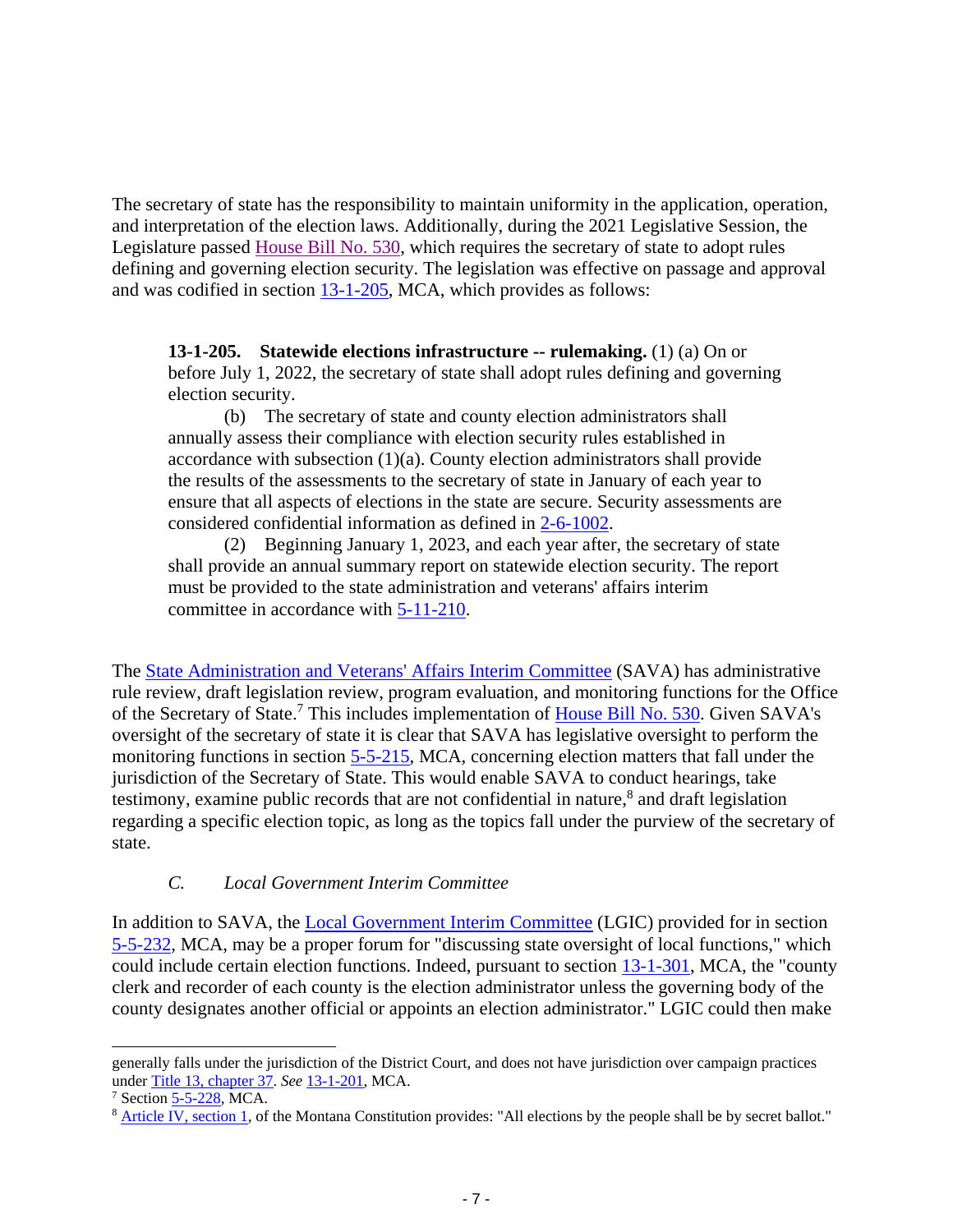recommendations to the Legislature regarding changes in statutes or "training programs and technical assistance for local government officers and employees" to promote efficiency.<sup>9</sup> However, LGIC does not have legislative oversight over local governments, and instead acts as a "liaison with local governments."<sup>10</sup> Additionally, LGIC could not compel a local government to do something that is not permitted by statute, including providing access to confidential information.

In summary, both [SAVA](https://leg.mt.gov/committees/interim/sava/) and [LGIC](https://leg.mt.gov/committees/interim/lgic/) are permitted to conduct hearings, take testimony, examine public records that are not confidential in nature, and draft legislation regarding certain aspects of elections. SAVA's jurisdiction would pertain to the secretary of state and elections in general, while LGIC could be a liaison with local governments. However, neither interim committee would be permitted to perform an audit or investigative activity that is beyond the scope of legislative authority as provided in more detail in sections V. and VI. of this memorandum.

# **V. LEGISLATIVE AUDIT COMMITTEE AND THE LEGISLATIVE AUDIT DIVISION**

[Article V, section 10\(](https://leg.mt.gov/bills/mca/title_0000/article_0050/part_0010/section_0100/0000-0050-0010-0100.html)4), of the Montana Constitution provides that the Legislature shall establish a legislative post-audit committee that shall supervise post-auditing duties as provided by law. The Legislative Audit Act is provided for in [Title 5, chapter 13,](https://leg.mt.gov/bills/mca/title_0050/chapter_0130/parts_index.html) of the MCA, which provides for the [Legislative Audit Committee](https://leg.mt.gov/bills/mca/title_0050/chapter_0130/part_0020/sections_index.html) and governs the [Legislative Audit Division.](https://leg.mt.gov/bills/mca/title_0050/chapter_0130/part_0030/section_0010/0050-0130-0030-0010.html) The Legislative Audit Act specifically directs that each agency of state government be audited for the purpose of furnishing the Legislature with factual information vital to the discharge of its legislative duties.<sup>11</sup> A state agency is defined as "all offices, departments, boards, commissions, institutions, universities, colleges, and any other person or any other administrative unit of state government that spends or encumbers public moneys by virtue of an appropriation from the legislature or that handles money on behalf of the state or that holds any trust or agency moneys from any source."<sup>12</sup> The term "state agency" does not specifically cover local governments.

When selecting and prioritizing the agencies or programs for audit, the legislative auditor considers the agency's or program's financial, operational, and technological risks associated with meeting its intended purpose, goals, objectives, and legal mandates.<sup>13</sup> In determining what to audit, the legislative auditor considers suggestions from legislators and legislative committees, staff recommendations, and any other relevant information and consults with the Legislative Audit Committee as necessary*.* 14

<sup>&</sup>lt;sup>9</sup> Section [5-5-232\(](https://leg.mt.gov/bills/mca/title_0050/chapter_0050/part_0020/section_0320/0050-0050-0020-0320.html)9), MCA.

<sup>&</sup>lt;sup>10</sup> Section  $\frac{5 - 5 - 232}{(1)}$ , MCA.

<sup>&</sup>lt;sup>11</sup> Section  $\overline{5-13-101}$ , MCA.

<sup>12</sup> *Id.*

<sup>13</sup> Sectio[n 5-13-313,](https://leg.mt.gov/bills/mca/title_0050/chapter_0130/part_0030/section_0130/0050-0130-0030-0130.html) MCA.

<sup>14</sup> *Id.*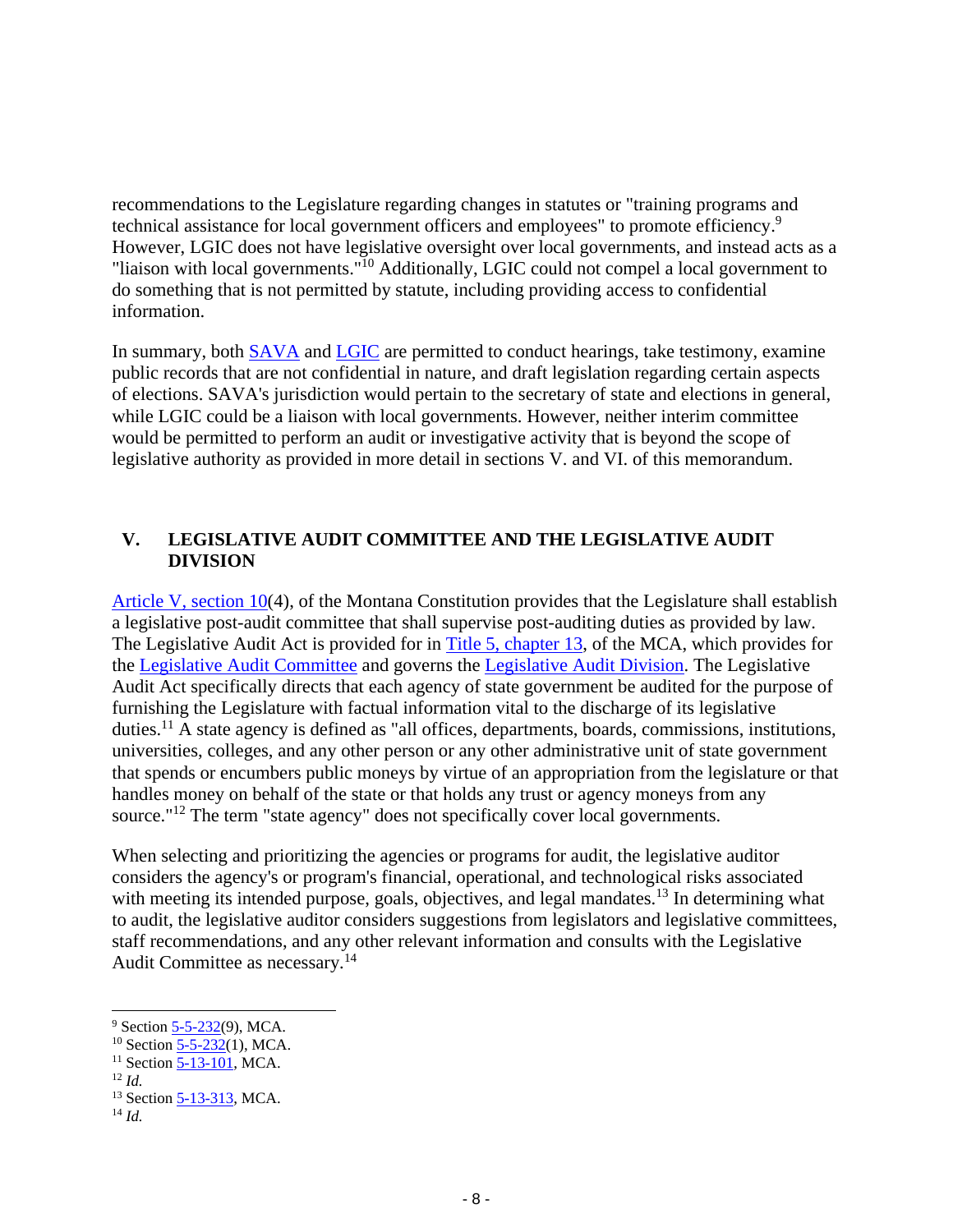The audit standards and objectives of the Legislative Auditor are provided for in section [15-13-](https://leg.mt.gov/bills/mca/title_0050/chapter_0130/part_0030/section_0080/0050-0130-0030-0080.html) [308,](https://leg.mt.gov/bills/mca/title_0050/chapter_0130/part_0030/section_0080/0050-0130-0030-0080.html) MCA, which provides as follows:

**5-13-308. Audit standards and objectives.** The objectives of financial compliance, *performance*, and information system *audits of state agencies or their programs* conducted by the legislative auditor are formulated, defined, and *conducted in accordance with industry standards established for auditing to determine whether*:

# (1) *the agency is carrying out only those activities or programs authorized by the legislature and is conducting them efficiently, effectively, and in accordance with legislative intent*;

(2) expenditures are made only in furtherance of authorized activities and in accordance with the requirements of applicable laws and regulations;

(3) the agency collects and accounts properly for all revenues and receipts arising from its activities;

(4) the assets, including information technology, of the agency or in its custody are adequately safeguarded and controlled and utilized in an efficient manner;

(5) reports and financial statements by the agency to the governor, the legislature, and central control agencies disclose fully the nature and scope of the activities conducted and provide a proper basis for evaluating the agency's operations. (emphasis added)

Pursuant to section [5-13-308,](https://leg.mt.gov/bills/mca/title_0050/chapter_0130/part_0030/section_0080/0050-0130-0030-0080.html) MCA, the legislative auditor has the authority to conduct a performance audit on a state agency program to determine whether the agency is conducting activities or programs efficiently, effectively, and in accordance with legislative intent. The audit must be conducted "in accordance with industry standards established for auditing." 15 Additionally, the legislative auditor does not generally have the authority to investigate outside the context of a state agency.

Montana statutes require all state agencies to aid and assist the legislative auditor in the auditing of books, accounts, activities, and records, and the legislative auditor may examine at any time the books, accounts, activities, and records, confidential or otherwise, of a state agency.<sup>16</sup> These statutory provisions regarding the legislative auditor's investigative power may not be construed as authorizing the publication of information prohibited by law, which would include any confidential election information.<sup>17</sup> Once an audit is completed, the legislative auditor is required

<sup>15</sup> *Id.*

<sup>&</sup>lt;sup>16</sup> Sectio[n 5-13-309,](https://leg.mt.gov/bills/mca/title_0050/chapter_0130/part_0030/section_0090/0050-0130-0030-0090.html) MCA.

<sup>17</sup> *See id.*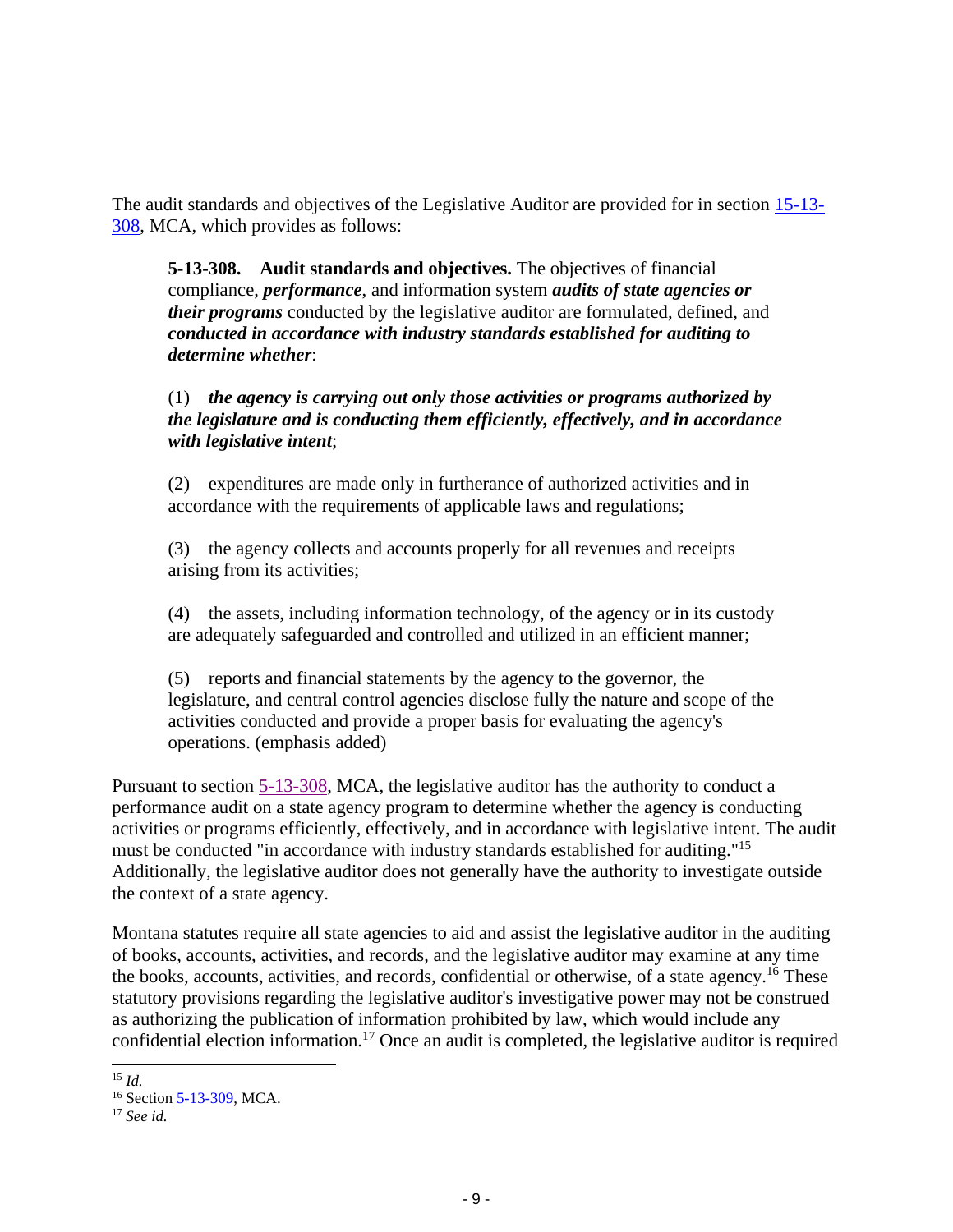to furnish a copy of a written report to the Department of Administration, the state agency that was audited, each member of the Legislative Audit Committee, and the Legislative Services Division.

Regarding state election laws, the Legislative Audit Committee is the post-audit committee provided for in [Article V, section 10\(](https://leg.mt.gov/bills/mca/title_0000/article_0050/part_0010/section_0100/0000-0050-0010-0100.html)4), of the Montana Constitution, and the Legislative Audit Division is the entity that provides post-auditing duties as provided by law. If an audit of a state agency is desired by members of the Legislature, then the task would fall under the purview of the Legislative Audit Committee and the Legislative Audit Division, as opposed to legislative interim committees, standing committees, and any other legislative committees. Consequently, the Legislative Audit Act would allow for a determination of whether the secretary of state is carrying out only those election activities or election programs authorized by the Legislature and is conducting them efficiently, effectively, and in accordance with legislative intent. However, since the Legislative Audit Act does not specifically cover local governments, the audit would be limited to state agencies.

In summary, the Legislative Audit Committee and the Legislative Audit Division have the constitutional charge and statutory authority to perform an audit in accordance with industry standards. Other legislative committees do not have the constitutional, statutory, or rule-based authority to perform an audit.

# **VI. EXTENT OF LEGISLATIVE INVESTIGATIVE POWER**

Regardless of the committee structure that may be utilized to gather election information, it should be noted there are limits to what the Legislature can obtain without involving the other branches of government. In short, there must be a valid legislative purpose.

The rules of the Montana Legislature offer little detail regarding the Legislature's investigative authority other than describing the authority of the speaker of the House and the president of the Senate to issue subpoenas and referencing that Mason's Manual of Legislative Procedure governs the proceedings of the Senate and the House in all cases not governed by the rules. Mason's Manual of Legislative Procedure devotes an entire chapter on the source, scope, exercise, and limitations of legislative bodies' investigative powers.<sup>18</sup>

It has been consistently recognized by the courts and uniformly reflected in constitutional and parliamentary law that a legislative body has the clear and broad authority to conduct legislative investigations to gather and evaluate information to make wise and timely policy judgements inherent and indispensable in the power of enacting law.<sup>19</sup> A legislative body's inherent power to investigate may be exercised directly or through a duly authorized committee.<sup>20</sup>

<sup>18</sup> *See Mason's Manual of Legislative Procedure* (2010), Chapter 73, pp. 561-577.

<sup>19</sup> *Mason's Manual,* p. 561; *Sutherland Statutory Construction* (2010), p. 596.

<sup>20</sup> *Mason's Manual*, p. 569; *Sutherland*, p. 570.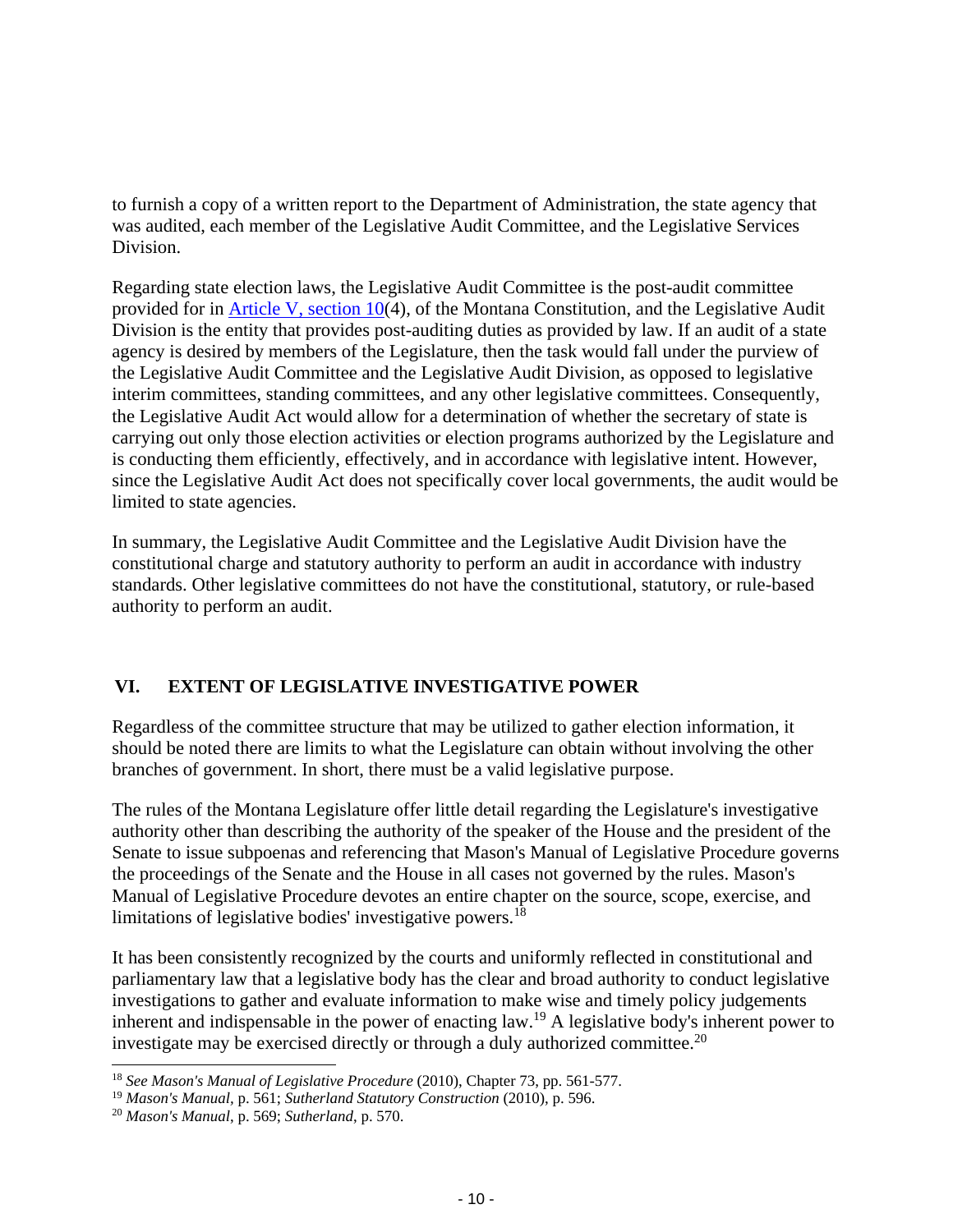However, a legislative body's investigative power is not absolute and there are limitations. Perhaps Mason's Manual of Legislative Procedure sums it up best by explaining that "the investigatory power of a legislative body is limited to obtaining information on matters that fall within its proper field of legislative action."<sup>21</sup> Additionally, the Montana Supreme Court noted that "[a]ddressing alleged violations of existing law is an enforcement matter entrusted to the executive, not to the legislative, branch of government; it is therefore not a valid legislative purpose."<sup>22</sup>

As applied here, if the Legislature or a legislative committee reviews Montana's election laws and processes, it would need to focus on a valid legislative purpose. For instance, investigating past violations of state election laws is an executive branch function.<sup>23</sup> However, the Legislature could investigate past election processes for the purpose of drafting legislation to increase the security and integrity of future elections. Additionally, in the event the executive branch does not have the tools necessary to investigate the integrity of elections, then the Legislature could introduce legislation mandating review by an appropriate entity of the executive branch and appropriate money for that purpose.

Lastly, it is important to note that the judicial branch has a defined role in election contests that remains in the judicial branch under the separation of powers doctrine. Pursuant to section [13-](https://leg.mt.gov/bills/mca/title_0130/chapter_0360/part_0010/section_0030/0130-0360-0010-0030.html) [36-103,](https://leg.mt.gov/bills/mca/title_0130/chapter_0360/part_0010/section_0030/0130-0360-0010-0030.html) MCA, "an action or proceeding to annul and set aside the election of any person declared elected to an office or to remove or deprive any person of the person's office for an offense . . . must be made or filed in the district court of the county in which the certificate, declaration, or acceptance of the person's nomination as a candidate for the office to which the person is declared nominated or elected is filed or in which the incumbent resides." 24

In summary the Legislature or a properly formed legislative committee can pursue the valid legislative purpose of determining whether to introduce legislation concerning election laws and whether to provide additional tools to the executive branch (or potentially the legislative auditor) to investigate the integrity of election laws. Reviewing past elections for violations of state law is most likely a matter under the discretion of the executive branch. Additionally, the judicial branch has the power to adjudicate election contests.

# **VII. SPECIAL SESSION COSTS**

This memorandum provided some options that allow for legislators to conduct hearings, take

<sup>21</sup> *Mason's Manual*, pp. 566-567.

<sup>22</sup> *McLaughlin v. Mont. State Legislature*, 2021 MT 178, ¶ 24, 493 P.3d 980 (citing *Watkins v. United States*, 354 U.S. 178, 187 (1957)).

 $^{23}$  It may be possible to enact legislation that provides more authority to the Legislative Audit Committee and the legislative auditor since the constitution provides for an audit function. More analysis on the extent of the responsibility that could be provided is required if this route is pursued through legislation.

<sup>24</sup> *See also* [13-36-101,](https://leg.mt.gov/bills/mca/title_0130/chapter_0360/part_0010/section_0010/0130-0360-0010-0010.html) MCA, regarding the grounds for contest of a nomination or election to public office.